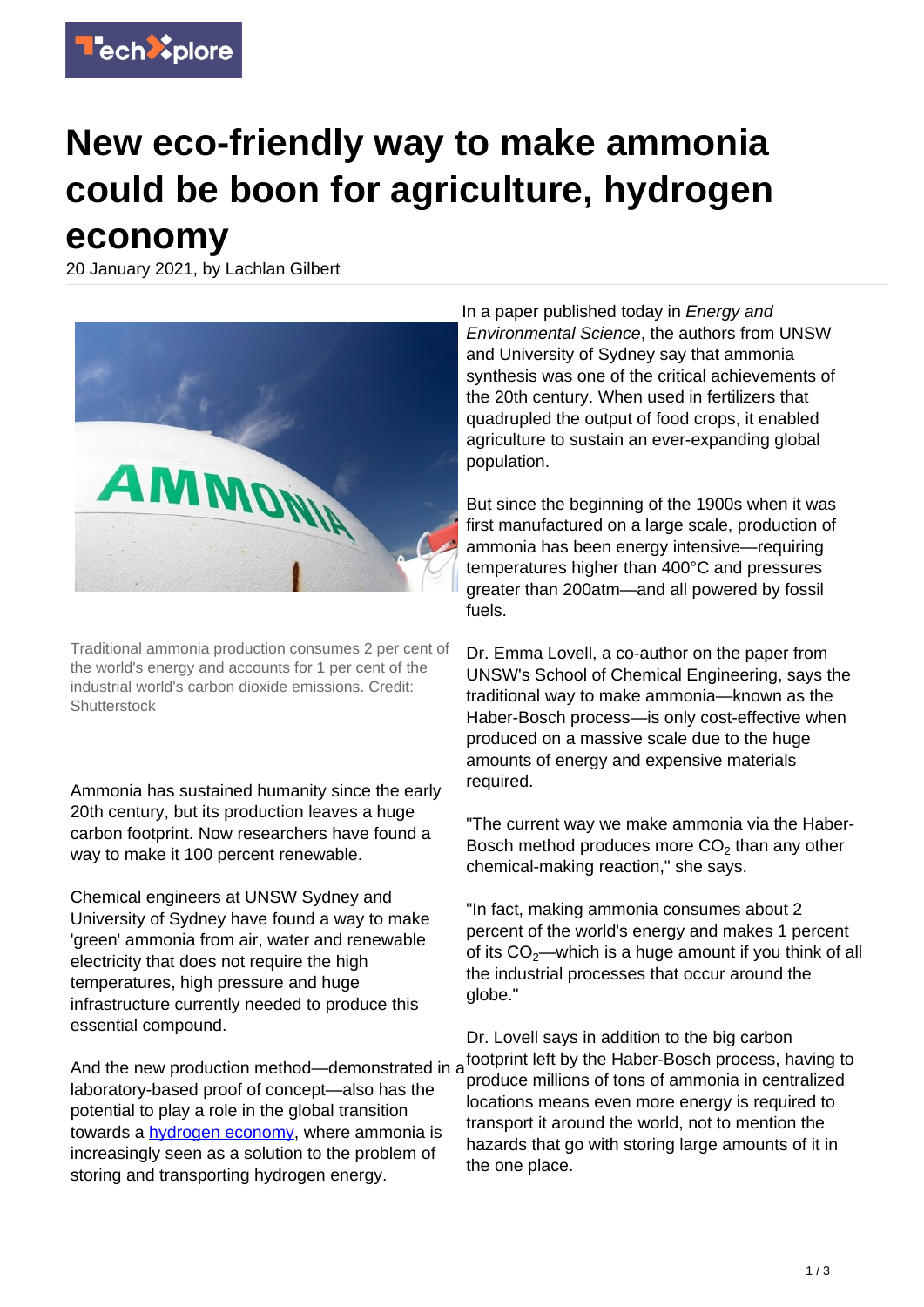

She and her colleagues therefore looked at how to Professor Patrick Cullen, who led the University of produce it cheaply, on a smaller scale and using renewable energy.

"The way that we did it does not rely on fossil fuel resources, nor emit  $CO<sub>2</sub>$ ," Dr. Lovell says.

"And once it becomes available commercially, the technology could be used to produce ammonia directly on site and on demand—farmers could even **Storage solution** do this on location using our technology to make fertilizer—which means we negate the need for storage and transport. And we saw tragically in Beirut recently how potentially dangerous storing ammonium nitrate can be.

"So if we can make it locally to use locally, and make it as we need it, then there's a huge benefit to **[energy](https://techxplore.com/tags/hydrogen+energy/)**. society as well as the health of the planet."

## **Out of thin air**

ARC DECRA Fellow and co-author Dr. Ali (Rouhollah) Jalili says trying to convert atmospheric "But liquid ammonia actually stores more hydrogen nitrogen ( $N_2$ ) directly to ammonia using electricity "has posed a significant challenge to researchers for the last decade, due to the inherent stability of  $\mathsf{N}_2$  that makes it difficult to dissolve and dissociate."

Dr. Jalili and his colleagues devised proof-ofconcept lab experiments that used plasma (a form of lightning made in a tube) to convert air into an intermediary known among chemists as NOx—either "We can use electrons from solar farms to make  $NO<sub>2</sub>$  (nitrite) or  $NO<sub>3</sub>$  (nitrate). The nitrogen in these ammonia and then export our sunshine as compounds is much more reactive than N2 in the air.

"Working with our University of Sydney colleagues, we designed a range of scalable plasma reactors that could generate the NOx intermediary at a significant rate and high energy efficiency," he says.

"Once we generated that intermediary in water, designing a selective catalyst and scaling the system became significantly easier. The breakthrough of our technology was in the design of the high-performance plasma reactors coupled with electrochemistry."

Sydney team, adds: "Atmospheric plasma is increasingly finding application in green chemistry. By inducing the plasma discharges inside water bubbles, we have developed a means of overcoming the challenges of energy efficiency and process scaling, moving the technology closer to industrial adoption."

Scientia Professor Rose Amal, who is co-director of ARC Training Centre for Global Hydrogen Economy, says in addition to the advantages of being able to scale down the technology, the team's 'green' method of ammonia production could solve the problem of storage and transport of [hydrogen](https://techxplore.com/tags/hydrogen+energy/)

"Hydrogen is very light, so you need a lot of space to store it, otherwise you have to compress or liquify it," says Professor Amal.

than liquid hydrogen itself. And so there has been increasing interest in the use of ammonia as a potential **energy** vector for a carbon-free economy."

Professor Amal says ammonia could potentially be made in large quantities using the new green method ready for export.

ammonia rather than hydrogen.

"And when it gets to countries like Japan and Germany, they can either split the [ammonia](https://techxplore.com/tags/ammonia/) and convert it back into hydrogen and nitrogen, or they can use it as a fuel."

The team will next turn its attention to commercializing this breakthrough, and is seeking to form a spin-out company to take its technology from laboratory-scale into the field.

 **More information:** Jing Sun et al. A hybrid plasma electrocatalytic process for sustainable ammonia production, Energy & Environmental Science (2021). [DOI: 10.1039/D0EE03769A](http://dx.doi.org/10.1039/D0EE03769A)